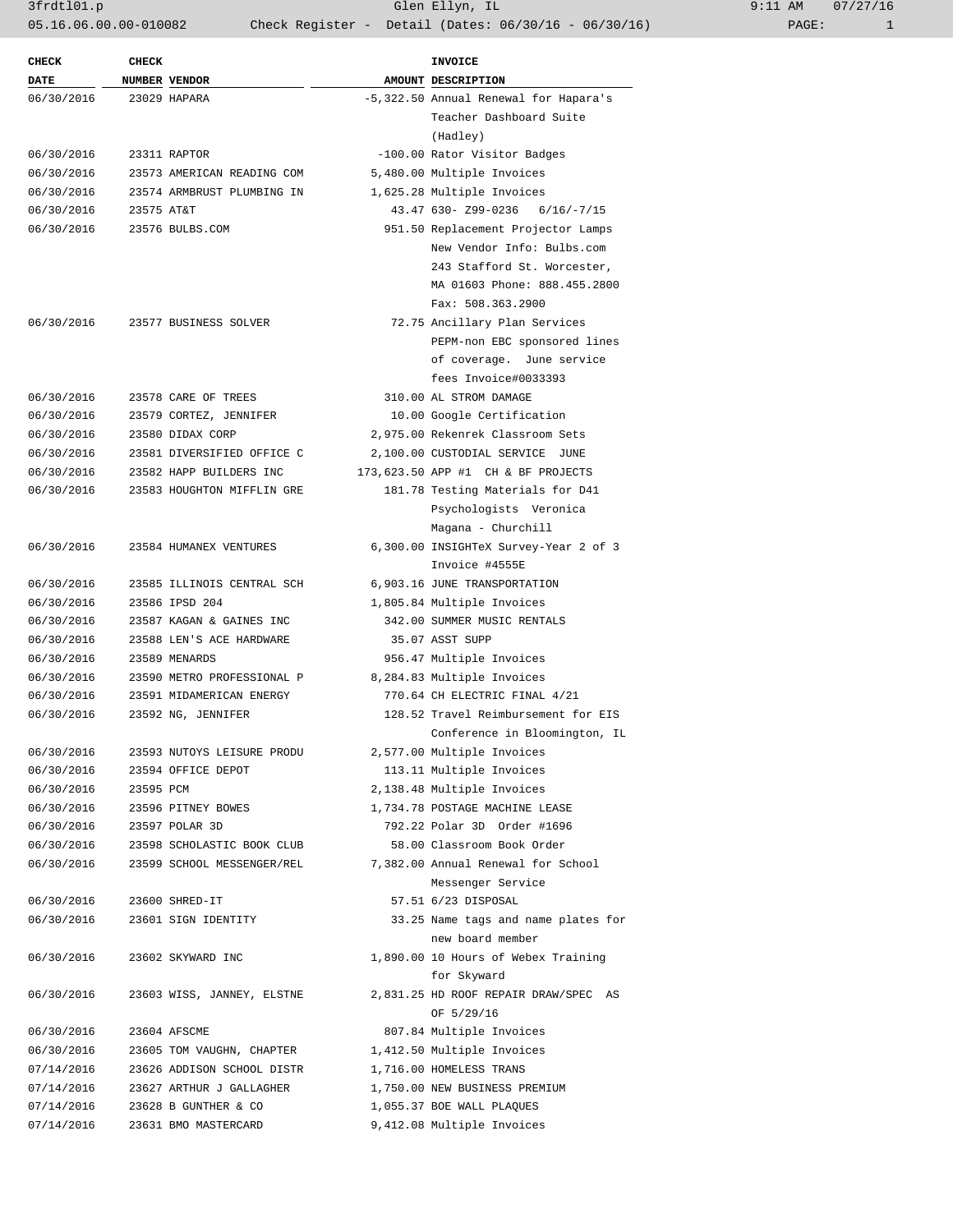3frdtl01.p Glen Ellyn, IL 9:11 AM 07/27/16 05.16.06.00.00-010082 Check Register - Detail (Dates: 06/30/16 - 06/30/16) PAGE: 2

| <b>CHECK</b> | <b>CHECK</b> | <b>INVOICE</b>                  |  |                                        |  |
|--------------|--------------|---------------------------------|--|----------------------------------------|--|
| <b>DATE</b>  |              | NUMBER VENDOR                   |  | AMOUNT DESCRIPTION                     |  |
| 07/14/2016   |              | 23632 CASE LOTS                 |  | 293.40 SANITARY RECEPTACLES            |  |
| 07/14/2016   |              | 23633 COMMERCIAL MECHANICA      |  | 11,100.00 CH-III HVAC/PLUMBING         |  |
| 07/14/2016   |              | 23634 CONFERENCE TECHNOLOG      |  | 2,598.00 Multiple Invoices             |  |
| 07/14/2016   |              | 23635 CORRECT ELECTRIC          |  | 120.00 CH SERV CALL                    |  |
| 07/14/2016   |              | 23636 COUGAR PACKAGING SOL      |  | 63.60 REPAIR ROLLER                    |  |
| 07/14/2016   |              | 23637 CULLIGAN WATER CONDI      |  | 110.00 CONSOLE RENTAL JUNE             |  |
| 07/14/2016   |              | 23638 DIST #16, QUEEN BEE       |  | 9,615.76 4 DESKTOP DRIVES              |  |
| 07/14/2016   |              | 23639 EASTER SEALS METROPO      |  | 5,828.04 JUNE TUITION                  |  |
| 07/14/2016   |              | 23640 ELENS & MAICHIN ROOF      |  | 8,638.00 CH-III ROOFING/SHEET METAL    |  |
| 07/14/2016   |              | 23641 FOLLETT SCHOOL SOLUT      |  | 6,114.40 Services for Migration of     |  |
|              |              |                                 |  | Destiny Database to Follett's          |  |
|              |              |                                 |  | Hosted Solution                        |  |
| 07/14/2016   | 23642 FOC    |                                 |  | 10,243.00 Multiple Invoices            |  |
| 07/14/2016   |              | 23643 FRANCZEK RADELET          |  | 19,827.42 Multiple Invoices            |  |
| 07/14/2016   |              | 23644 HUFCOR INC DBA HUFCO      |  | 1,380.00 CH-III OPERABLE PARTITIONS    |  |
| 07/14/2016   |              | 23645 ILLINOIS CENTRAL SCH      |  | 699.78 JUNE SUMMER ROUTES              |  |
| 07/14/2016   |              | 23646 INNOVATIVE MODULAR S      |  | 59,087.00 CH MODULAR REMOVAL           |  |
| 07/14/2016   |              | 23647 J HAMILTON ELECTRIC       |  | 9,141.00 CH-III ELECTRICAL/LOW         |  |
|              |              |                                 |  | <b>VOLTAGE</b>                         |  |
| 07/14/2016   |              | 23648 JUST RITE ACOUSTICS       |  | 2,742.00 CH-III ACOUSTICAL CEILING     |  |
| 07/14/2016   |              | 23649 LA FORCE                  |  | 1,886.00 CH-III H. MTL/ WD DOORS/ F.   |  |
|              |              |                                 |  | HARDWARE                               |  |
| 07/14/2016   |              | 23650 LEN'S ACE HARDWARE        |  | 21.82 ASST SUPP                        |  |
| 07/14/2016   |              | 23651 MARQUARDT SCHOOL DIS      |  | 16,484.90 FINAL TUITION 2015-2016      |  |
| 07/14/2016   |              | 23652 MAXIM HEALTHCARE SER      |  | 220.00 Invoice #13524122-Z02.          |  |
|              |              |                                 |  | Service Date 6/16.                     |  |
| 07/14/2016   |              | 23653 MCHENRY GLASS & MIRR      |  | 5,642.00 CH-III ALUM/GLASS/GLAZING     |  |
| 07/14/2016   |              | 23654 METRO PROFESSIONAL P      |  | 7,750.43 Multiple Invoices             |  |
| 07/14/2016   |              | 23655 NELSON FIRE PROTECTI      |  | 650.00 CH-III FIRE PROTECTION          |  |
| 07/14/2016   |              | 23656 NORTHERN ILLINOIS GA      |  | 1,090.33 Multiple Invoices             |  |
| 07/14/2016   |              | 23657 PARKLAND PREPARATORY      |  | 8,843.52 Private Placed Tuition- 4 ESY |  |
|              |              |                                 |  | students for Parkland Prep             |  |
|              |              |                                 |  | Academy. Invoice #1528. 12             |  |
|              |              |                                 |  | days of service.                       |  |
| 07/14/2016   |              | 23658 R B CONSTRUCTION          |  | 4,743.00 CH-III CARPENTRY/DRYWALL      |  |
| 07/14/2016   |              | 23659 RAMCORP INC               |  | 14,380.00 CH III MASONRY               |  |
| 07/14/2016   |              | 23660 SEPTRAN INC               |  | 104,766.55 Multiple Invoices           |  |
|              |              | 07/14/2016 23661 SHADEOLOGY LLC |  | 1,880.00 CH-III WINDOW SHADES          |  |
| 07/14/2016   |              | 23662 SHAW MEDIA                |  | 132.96 PREVAILING WAGE, TENTATIVE      |  |
|              |              |                                 |  | BUDGET DISPLAY                         |  |
| 07/14/2016   |              | 23663 SOUND INC                 |  | 435.00 HD SERV CALL 5/5, 5/31          |  |
| 07/14/2016   |              | 23664 STEEL MANAGEMENT          |  | 7,750.00 CH-III STRUCTURAL/MISC STEEL  |  |
| 07/14/2016   |              | 23665 STEVENS INDUSTRIES        |  | 10,723.00 Multiple Invoices            |  |
| 07/14/2016   |              | 23666 TSI COMMERCIAL FLOOR      |  | 2,774.00 CH-III RESILIENT FLOORING     |  |
| 07/14/2016   |              | 23667 VERIZON WIRELESS          |  | 689.82 CELL PHONES 5/27-6/26           |  |
| 07/18/2016   |              | 23692 HAPARA                    |  | 5,322.50 ANNL RENEWAL FOR HAPARA'S     |  |
|              |              |                                 |  | TCHR DASHBOARD SUITE                   |  |
| 07/26/2016   |              | 23693 CARE OF TREES             |  | 2,435.00 BF STUMP GRINDING, TREE       |  |
|              |              |                                 |  | REMOVAL                                |  |
| 07/26/2016   |              | 23694 DAILY HERALD              |  | 43.00 SUBSCRIPTION 06/06/16-           |  |
|              |              |                                 |  | 07/03/16                               |  |
| 07/26/2016   |              | 23695 FGM ARCHITECTS-ENGIN      |  | 13,232.00 2016 SITE & REMODELING/MULTI |  |
|              |              |                                 |  | SITES 5/28-6/30/16                     |  |
| 07/26/2016   |              | 23696 GREEN ASSOCIATES          |  | 4,755.00 10 YEAR LIFE SAFETY SURVEY &  |  |
|              |              |                                 |  | REPORTS                                |  |
| 07/26/2016   |              | 23697 NORTHERN ILLINOIS GA      |  | 68.99 Multiple Invoices                |  |
|              |              |                                 |  |                                        |  |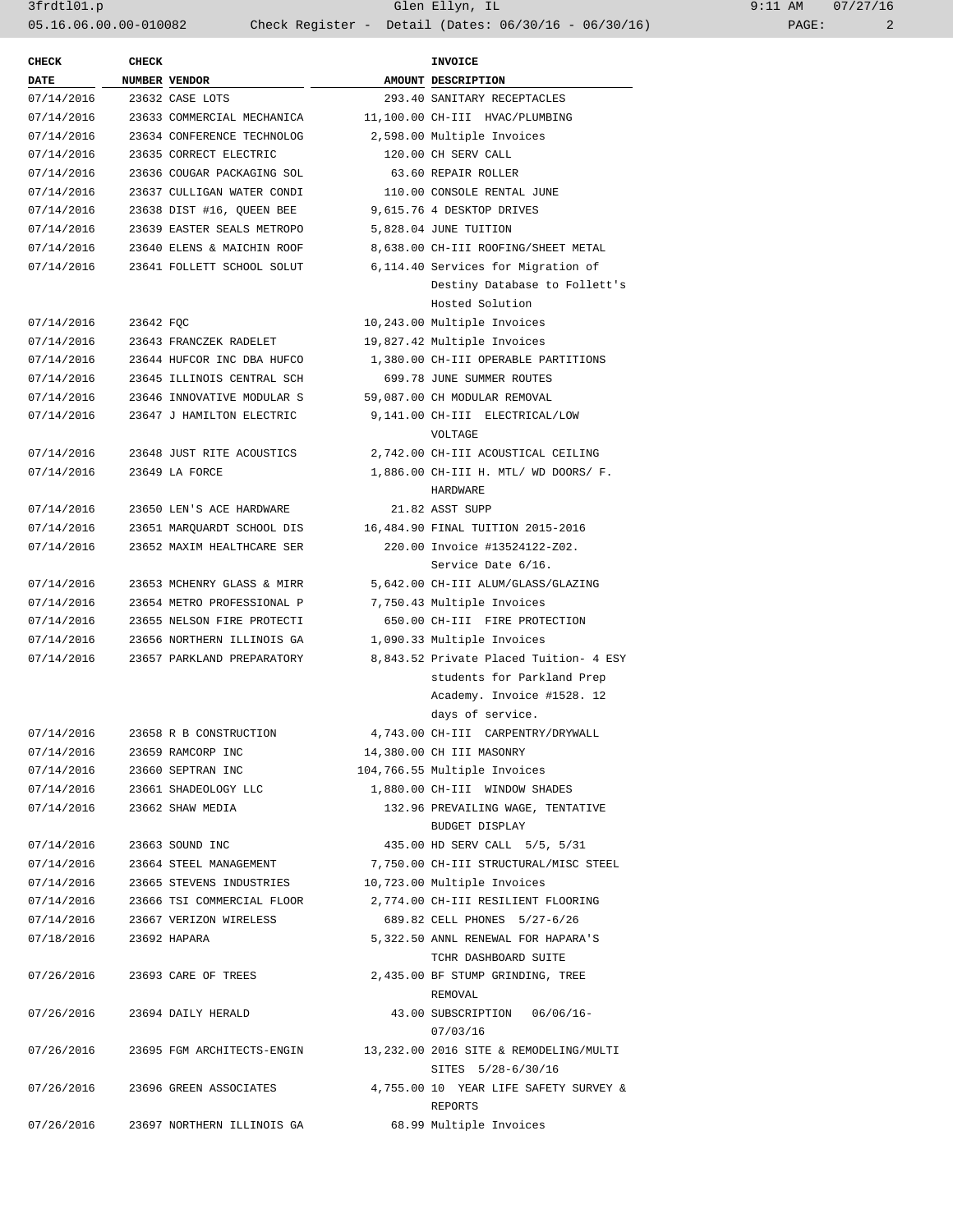3frdtl01.p Glen Ellyn, IL 9:11 AM 07/27/16 05.16.06.00.00-010082 Check Register - Detail (Dates: 06/30/16 - 06/30/16) PAGE: 3

| CHECK                          | <b>CHECK</b> |                                           | <b>INVOICE</b>               |
|--------------------------------|--------------|-------------------------------------------|------------------------------|
| <b>DATE</b>                    |              | NUMBER VENDOR                             | AMOUNT DESCRIPTION           |
| 07/26/2016                     |              | 23698 OLIVE GROVE LANDSCAP                | 9,883.38 Multiple Invoices   |
| 07/26/2016                     |              | 23699 VANGUARD ENERGY SERV                | 208.65 GAS 6/1-6/30/16       |
|                                |              | 07/26/2016 23700 VILLAGE OF GLEN ELLY     | 5,198.37 Multiple Invoices   |
|                                |              | 06/30/2016 201500516 GLEN ELLYN EDUCATION | 94.36 Multiple Invoices      |
|                                |              | 06/30/2016 201500517 ILL MUNICIPAL RETIRE | 51,916.47 Multiple Invoices  |
|                                |              | 06/30/2016 201500518 ILLINOIS DEPT OF REV | 93,183.88 Multiple Invoices  |
|                                |              | 06/30/2016 201500519 INTERNAL REV SERVICE | 449,167.50 Multiple Invoices |
| 06/30/2016 201500520 T H I S   |              |                                           | 55,540.45 Multiple Invoices  |
|                                |              | 06/30/2016 201500521 TEACHERS RETIREMENT  | 312,983.52 Multiple Invoices |
| 06/30/2016 201500522 WAGEWORKS |              |                                           | 11,450.89 Multiple Invoices  |
|                                |              | 06/30/2016 201500530 THE OMNI GROUP       | 116,784.29 Multiple Invoices |
|                                |              | 06/30/2016 201500531 EXPERT PAY           | 5,359.98 Multiple Invoices   |
| 06/30/2016 201500572 T H I S   |              |                                           | 29,536.03 Multiple Invoices  |
|                                |              | 06/30/2016 201500573 TEACHERS RETIREMENT  | 162,845.53 Multiple Invoices |

Totals for checks 1,911,713.22